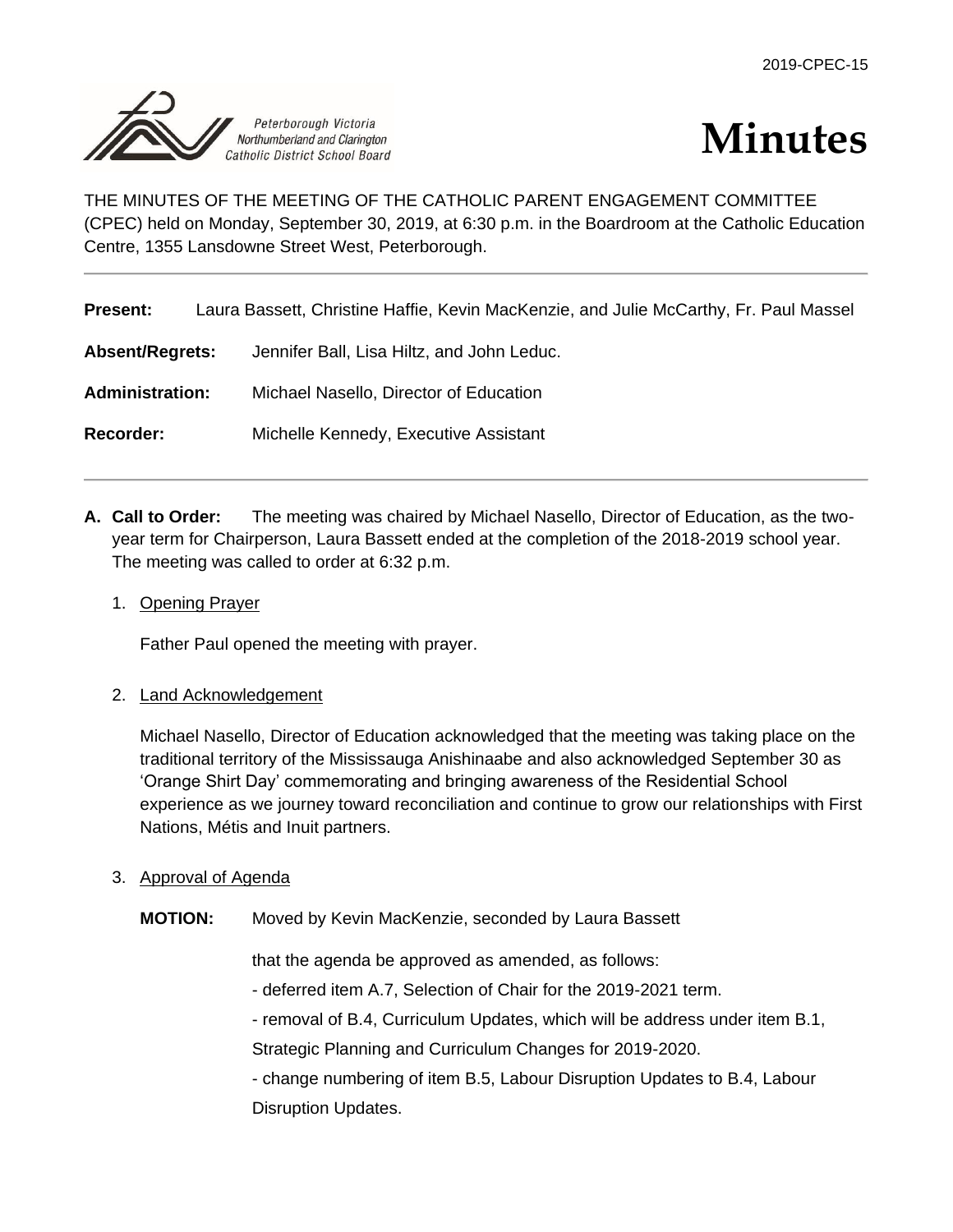### Carried.

### 4. Declaration of Conflicts of Interest

No conflicts of interest were declared.

### 5. Approval of the Minutes of the CPEC Meeting held on June 3, 2019.

The minutes of the CPEC meeting held on June 3, 2019, were reviewed. These minutes will be deferred to the next meeting to be approved when quorum is present.

### 6. Business Arising from the Minutes

There was no business arising from the minutes.

### 7. Selection of Chairperson

This item was deferred to the next meeting.

# **B. Recommended Actions/Presentations:**

#### 1. Strategic Plan Update and Curriculum Changes for 2019-2020.

Michael Nasello, Director of Education stated that there will be a commitment to a focus on the environment this year. This initiative falls under the 'serve' pillar of the current strategic plan. A challenge has been made to each school to become an 'eco-school'. More information will be provided to the committee about this program that has already been established in some PVNC schools.

Mr. Nasello explained that the strategic plan review will be coming up in the next year. The last review was done three years ago, during the 2016-2017 school year. The strategic plan review will engage all aspects of the board in consultation into the next strategic direction of the Board.

An overview of changes to Mathematics, Career Studies, Health and Physical Education Curriculum was given by Michael Nasello. It was noted that adjustments to the Health Curriculum did not affect the Fully Alive program as it remains appropriate. Parents wishing for an exemption from the Human Development and Sexual Health portion can now withdraw their children from that entire unit. The Ministry is requiring Boards to have a policy and procedure on how parents can do so.

#### 2. Parents Reaching Out (PRO) Grant.

Notification from the Ministry of Education which confirmed that the Board has received a PRO grant in the amount of \$10,499.76. This predetermined funding amount is in place of the grants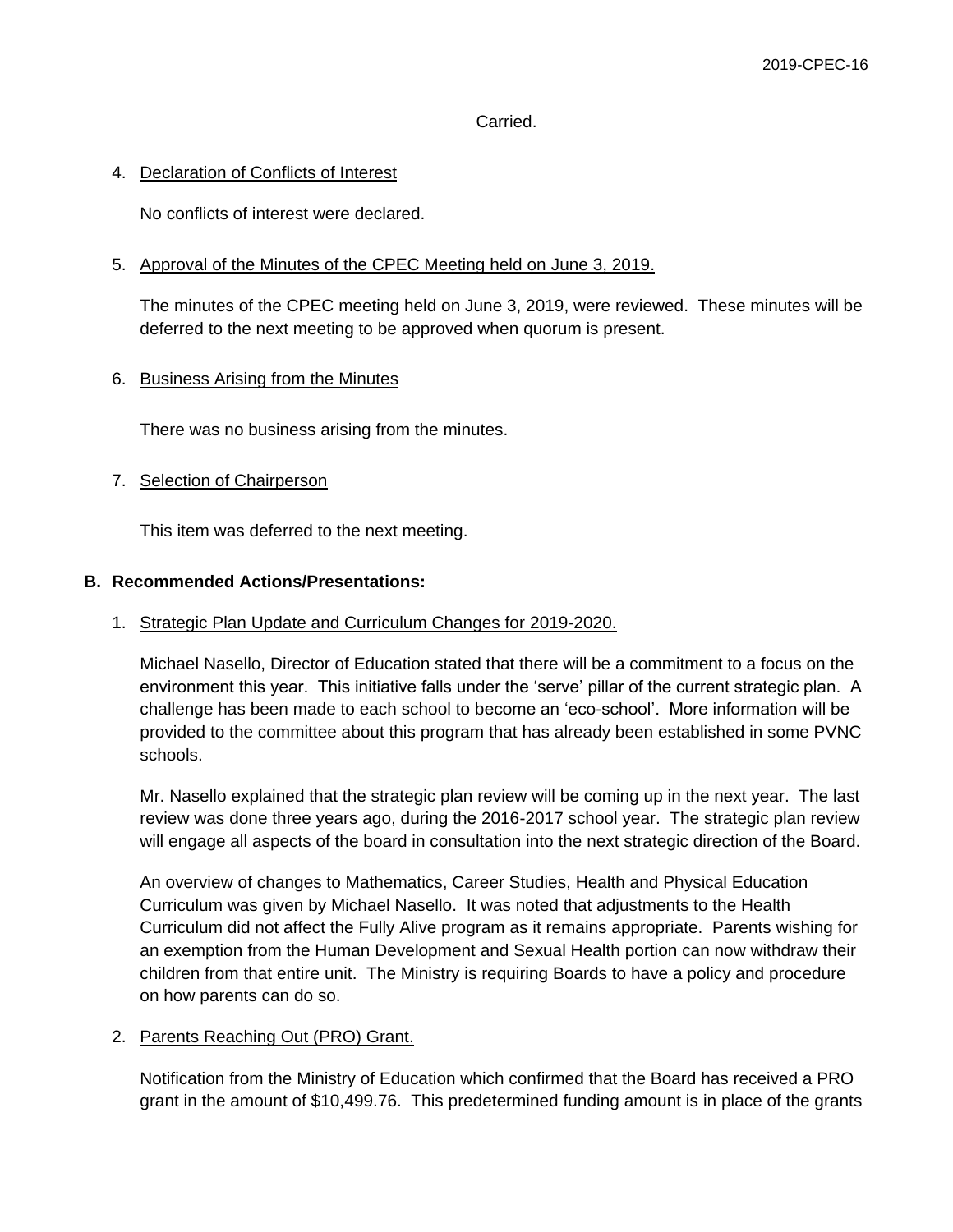that were previously available by application. These funds are to be used to enhance parent engagement and must be used prior to the end of the school year. The projects that these funds used for "will be required to demonstrate a commitment to respecting the role of parents in students' educational experiences by working with parents or seeking parent input on how schools can:

- Provide a safe and welcoming school environment;
- Maintain open communication with teachers;
- Respect parents as valued partners within the education system in relation to decisions about their child's education; and,
- Parents are informed about the content of the Ontario Curriculum Guidelines."

#### 3. General Assembly Planning – November 6, 2019.

There was discussion about the desire to provide more professional development opportunities for Catholic School Councils. The format for future CPEC meetings which are planned to be held in various secondary schools in the coming months would include a learning component following the business of the meeting thus engaging parents to learning about CPEC and providing some professional development as well. There was a lengthy discussion about what the content of the November 6 evening could be and the time constraints for planning. It was decided that the November 6 General Assembly would be cancelled.

In light of the newly acquired funding from the Parents Reaching Out Grant, it was decided that a keynote speaker for May should be investigated.

#### 4. Labour Disruption Updates.

Michael Nasello updated the committee on the recently announced actions being taken by CUPE workers. The Board has taken steps to mitigate the labour disruption as much as possible, however, parents may experience inconveniences due to the sanctions being taken. A special portion of the Board web site is being devoted to sharing information about the labour disruption being imposed by CUPE at this time. Further communications will be sent home to keep parents informed.

### **C. Information Items:**

#### 1. Meeting Schedule for 2019-2020

The meeting schedule was reviewed and changed accordingly.

The revised dates and locations are as follows:

Monday, October 21, 2019, at Catholic Education Centre, Peterborough Wednesday, November 6, 2019 – General Assembly Event – CANCELLED Monday, November 25, 2019 at St. Stephen Catholic Secondary, Bowmanville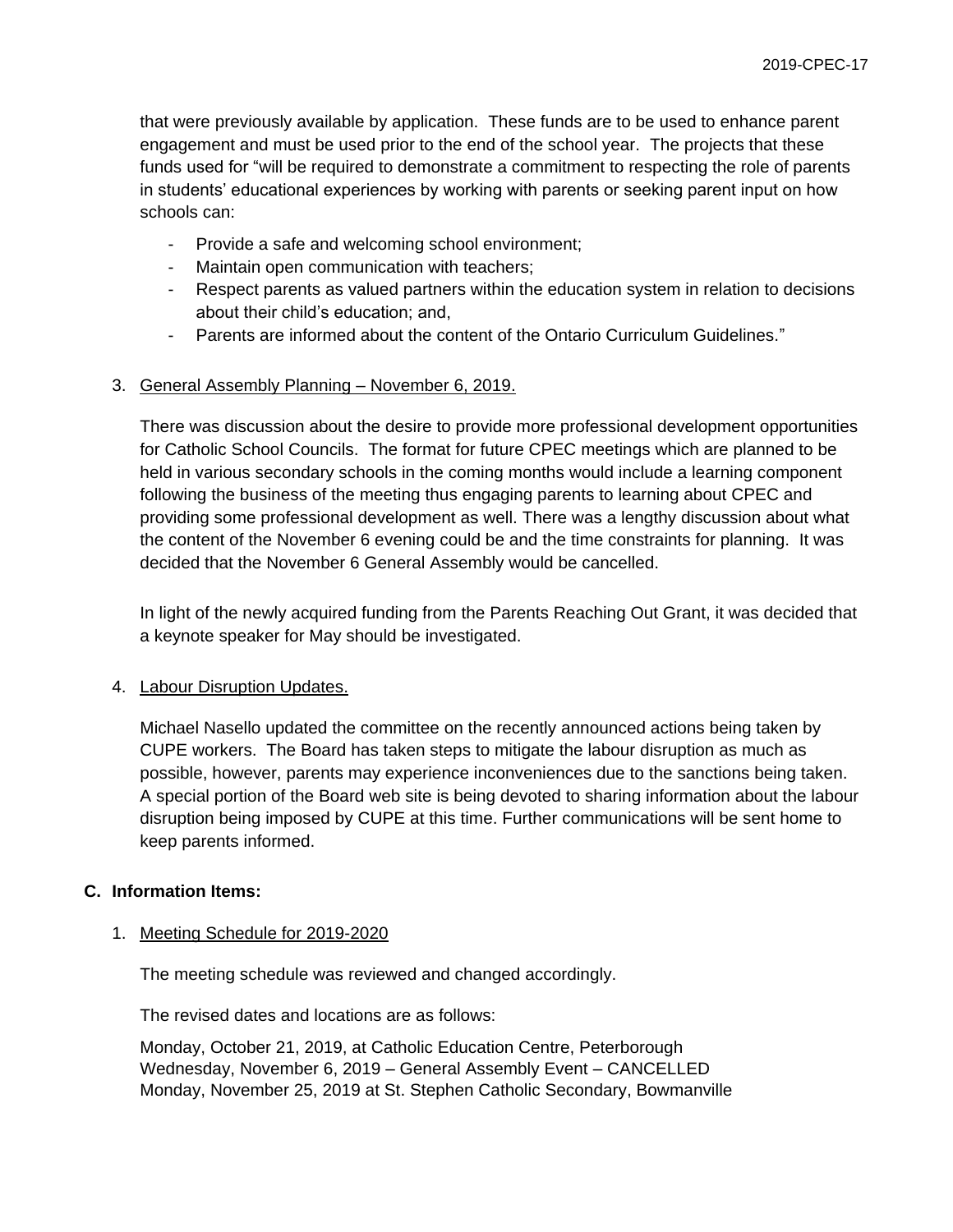Monday, February 3, 2020 at St. Mary Catholic Secondary, Cobourg Monday, March 23, 2020 at St. Thomas Aquinas Catholic Secondary, Lindsay Monday, April 20, 2020 at St. Peter Catholic Secondary, Peterborough Wednesday, May 20, 2020 (Appreciation Event – 6:00 p.m. – Location to be determined) Monday, June 1, 2020 at Catholic Education Centre, Peterborough All meetings will begin at 6:30 p.m.

### 2. Committee Member Updates.

Laura Bassett – reported that there are only three members on Catholic School Council at St. Mary Catholic Secondary. Principal Jamie Brake plans on bringing Eco schools to St. Mary this year and they look forward to learning about that.

Julie McCarthy – reported that first Catholic School Council meetings have taken place with good turnout. Likewise, the annual school barbecue was well attended at St. Francis of Assisi. The CSC plans for this year include a Christmas Luncheon, a fall fundraiser and a Dance-athon.

Christine Haffie – The year at St. Anne has begun with 18 members on their Catholic School Council. Their Open House and Barbecue were also well attended. The council has set their goals for fundraisers for the year. They are working towards their goal of installing new playground equipment.

Michael Nasello – Gave an update on a request for information from OAPCE which has not been responded to. An invoice for membership for this school year which was requested has not yet been received. Currently, our board is not a membership board with OAPCE.

# **D. Next Committee Meeting/Special Events:**

# 1. Next Meeting:

Monday, October 21, 2019, 6:30 p.m. at the Catholic Education Centre, Peterborough, ON.

# **E. Conclusion:**

#### 1. Closing Prayer

Kevin MacKenzie concluded the meeting with prayer.

# 2. Adjournment

MOTION: Moved by Laura Bassett, seconded by Julie McCarthy

that the meeting adjourn at 8:19 p.m.